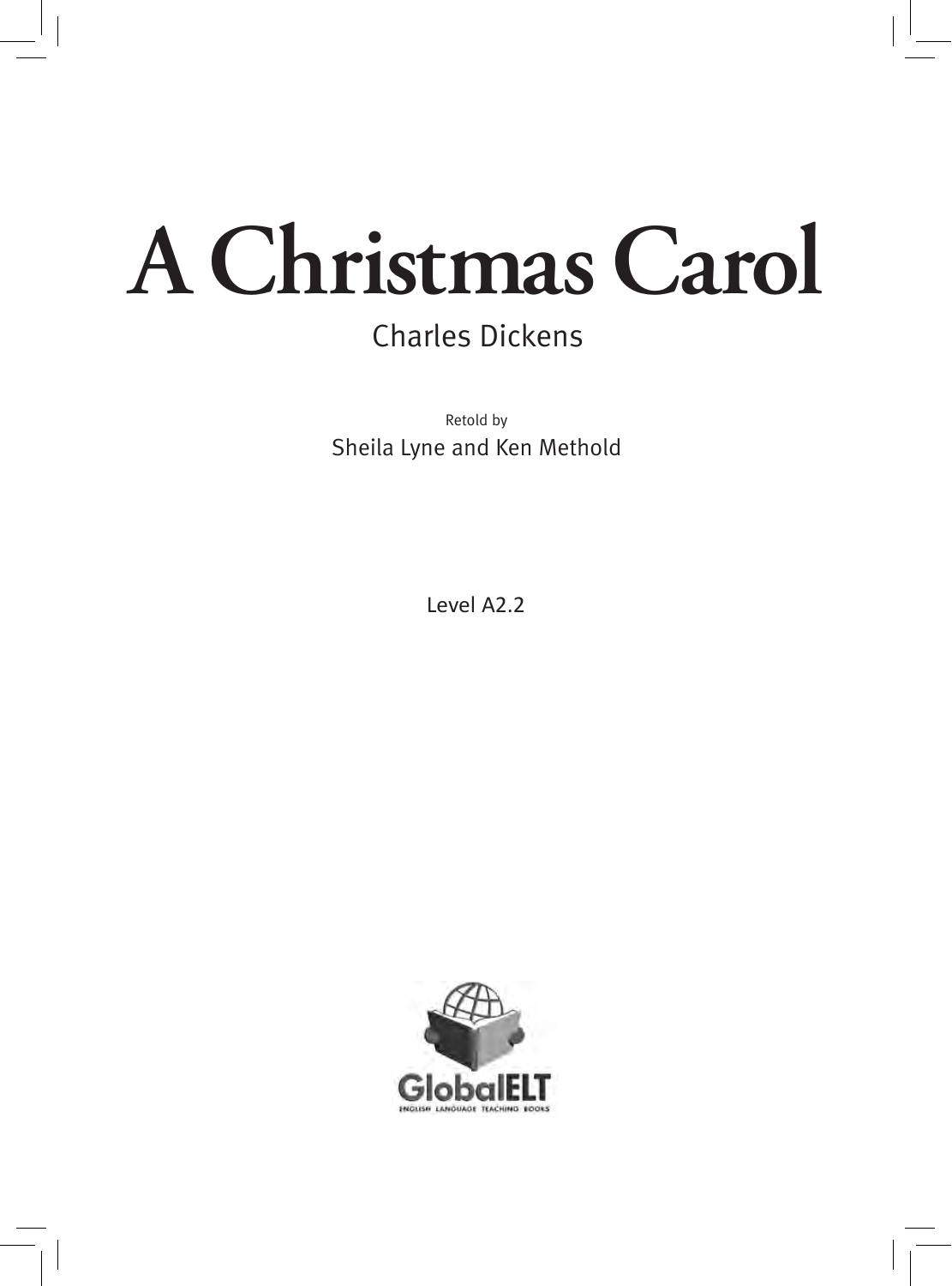#### **A Christmas Carol**

Charles Dickens Retold by Sheila Lyne and Ken Methold

© Global ELT LTD 2016 This reprint edition is published in the UK with permission from Woongjin Compass Co. Ltd.

All rights reserved. No part of this book may be reproduced, stored in a retrieval system, or transmitted in any form by any means, electronic, mechanical, photocopying, recording, or otherwise, without prior permission in writing from the publisher.

> Series Editor: Ken Methold Acquisitions Editor: John Thomas Copy Editors: Paul Edmunds, Nigel A. Caplan Illustrator: Kristin Abbott Cover/Interior Design: Design Plus

> > www.globalelt.co.uk

ISBN: 978178164369-3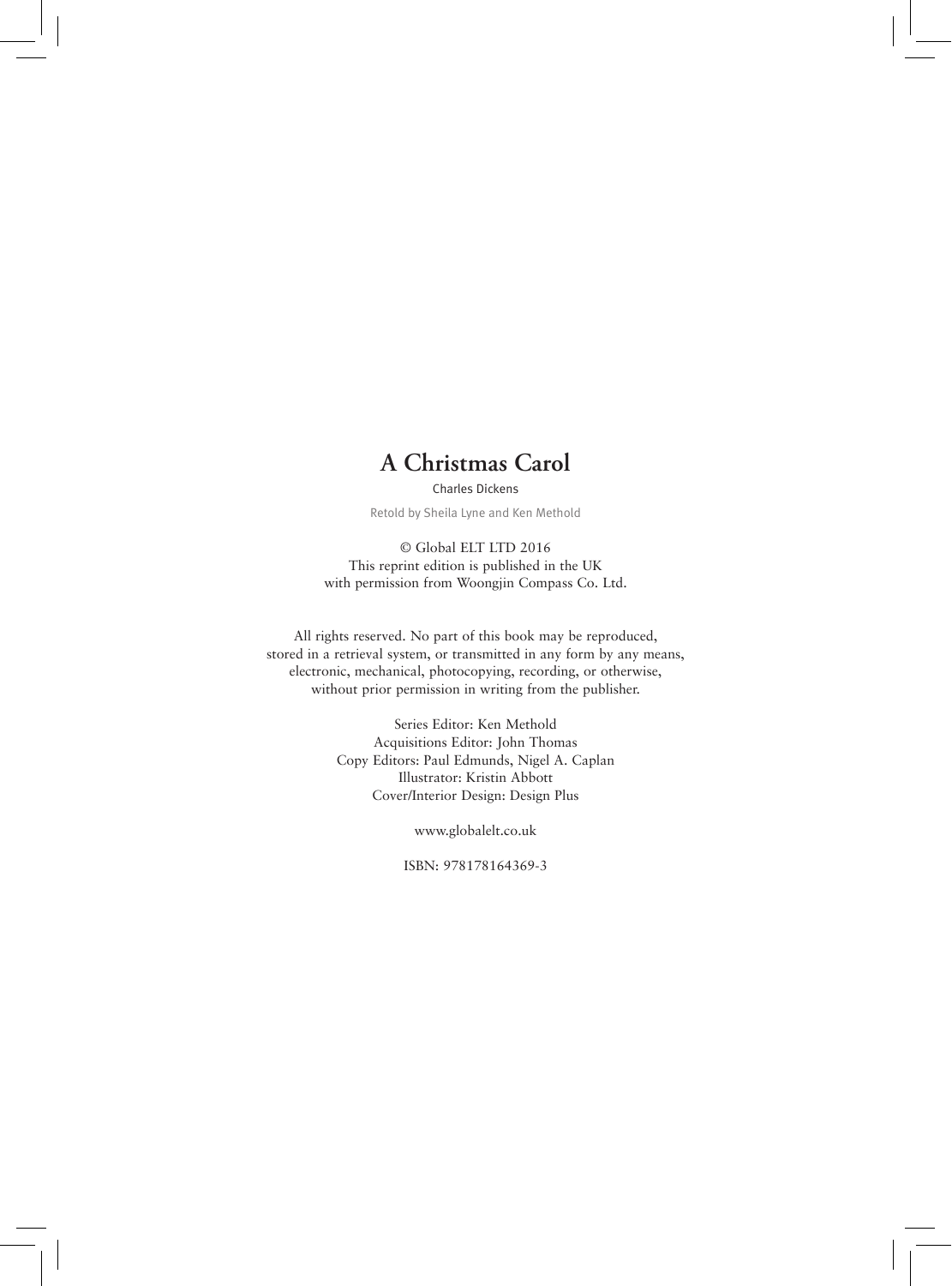# **Contents**

| CHAPTER <b>6</b> A Missed Opportunity <b>CHAPTER 6</b> A Missed Opportunity       |
|-----------------------------------------------------------------------------------|
|                                                                                   |
|                                                                                   |
|                                                                                   |
| CHAPTER <sup>17</sup> The Spirit of Christmas Future <b>CHAPTER</b> <sup>47</sup> |
|                                                                                   |
|                                                                                   |
|                                                                                   |
| New Words <b>Constitution</b> 65                                                  |
|                                                                                   |
| Workbook 33                                                                       |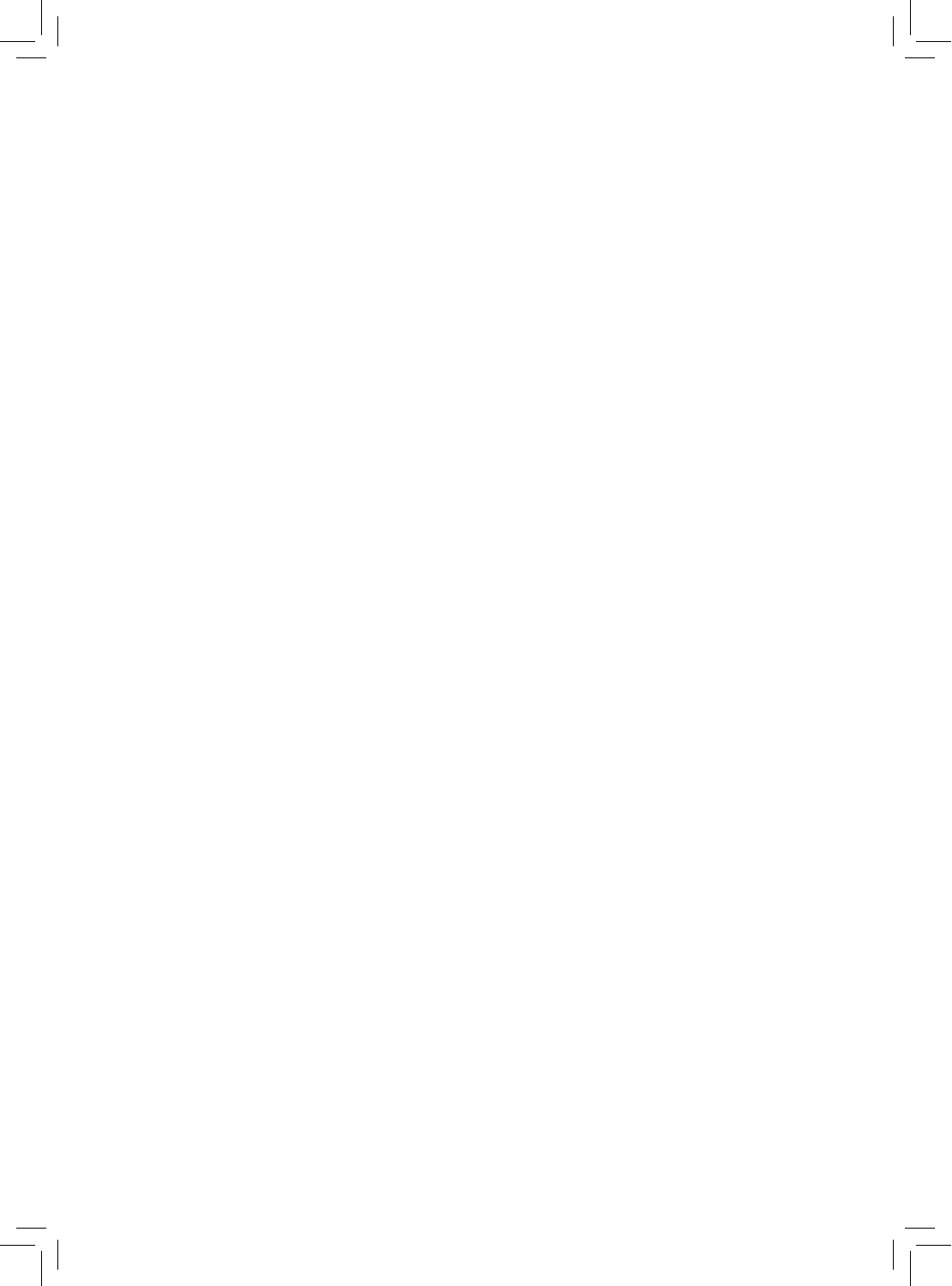

#### **Preview Questions**

- 1. What is Christmas season like in your country?
- 2. Have you ever heard of Ebeneezer Scrooge before?
- 3. Do you know anybody who is really mean?

Marley was dead. There is no doubt whatever about that. The statement of his burial was signed by the necessary people. Even Scrooge signed it, and Scrooge's name was good for anything he put his hand to. Scrooge and Marley were partners for I don't know how many years. Scrooge was his only heir, his only friend, and the only person who was sorry to see him dead. And even Scrooge was not very saddened by his death, for he was a good businessman, and Marley's death had not hurt his business in anyway.

10

15

5

It is important to remember that Marley was dead, completely dead. If you forget that, the story I am going to tell won't have anything interesting about it. Scrooge never painted out Marley's name over the door of their offices. It stayed there for years after his death. The business was known as Scrooge and Marley. Sometimes people called him Scrooge, and sometimes they called him Marley; he answered to both names. It was all the same to him.

Scrooge was a mean man who made his employees work harder than most employers. He was as hard as a stone. He loved money and only money. He could not get enough

20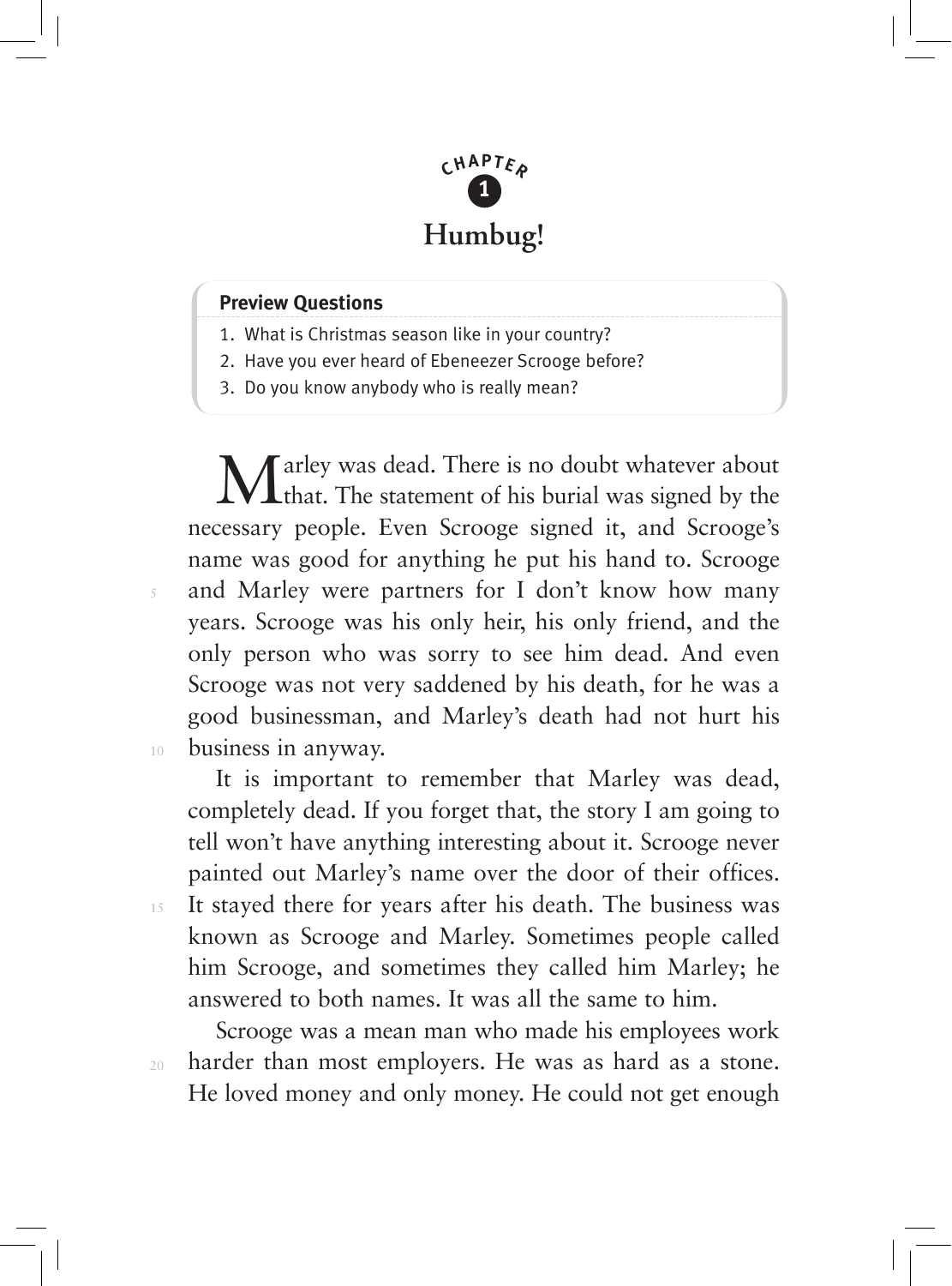of it. And he never gave any of it away. He was the least **generous** of men. He was so mean that he would not spend any money to heat the office. It was ice cold in winter. There was even ice on his hair. And as a man, he was as cold inside as he was outside. Wherever he went, he took this coldness with him. There was no wind colder than Scrooge.

15 Nobody liked him. Nobody stopped him in the street and said, "My dear Scrooge, how are you? Well, I hope? You must come and visit me soon." No one even asked him the time. He was too mean to give anyone the time. When children saw him coming, they ran away. Even the dogs of the blind men pulled their masters out of his way. Scrooge did not care. He liked people to keep out of his way. He did not care that no one wanted to speak to him and that he had no friends. He cared only about his money.

20 25 what his clerk was doing. Scrooge had only a small fire in 30 Once upon a time of all the good days in the year, on Christmas Eve, old Scrooge was busy in his office. It was **cold, biting weather**. There was fog, and it was difficult to see in the streets. The time was only a little after three in the afternoon, but it was already dark outside, and there were candles burning in all the nearby offices. People walking in the streets were finding it difficult to keep warm. Scrooge kept open the door of his own office so that he could see his office, but the fire in his clerk's office was even smaller. His clerk could not put more coal on it because Scrooge kept all the coal in his own room. The clerk's office was so cold that he had to try to warm himself by putting his hands around the candle on his desk. He tried to imagine

**6**

5

10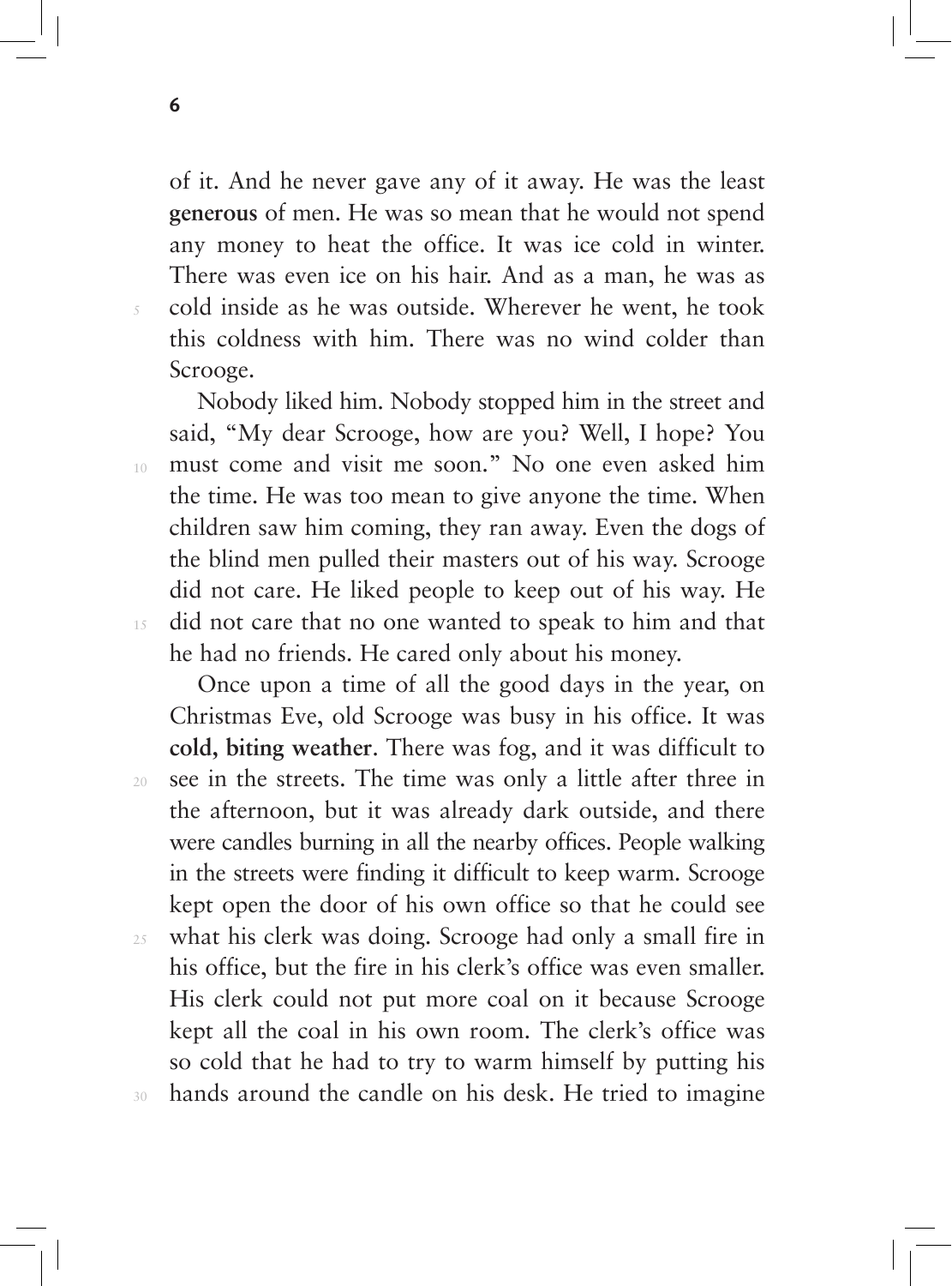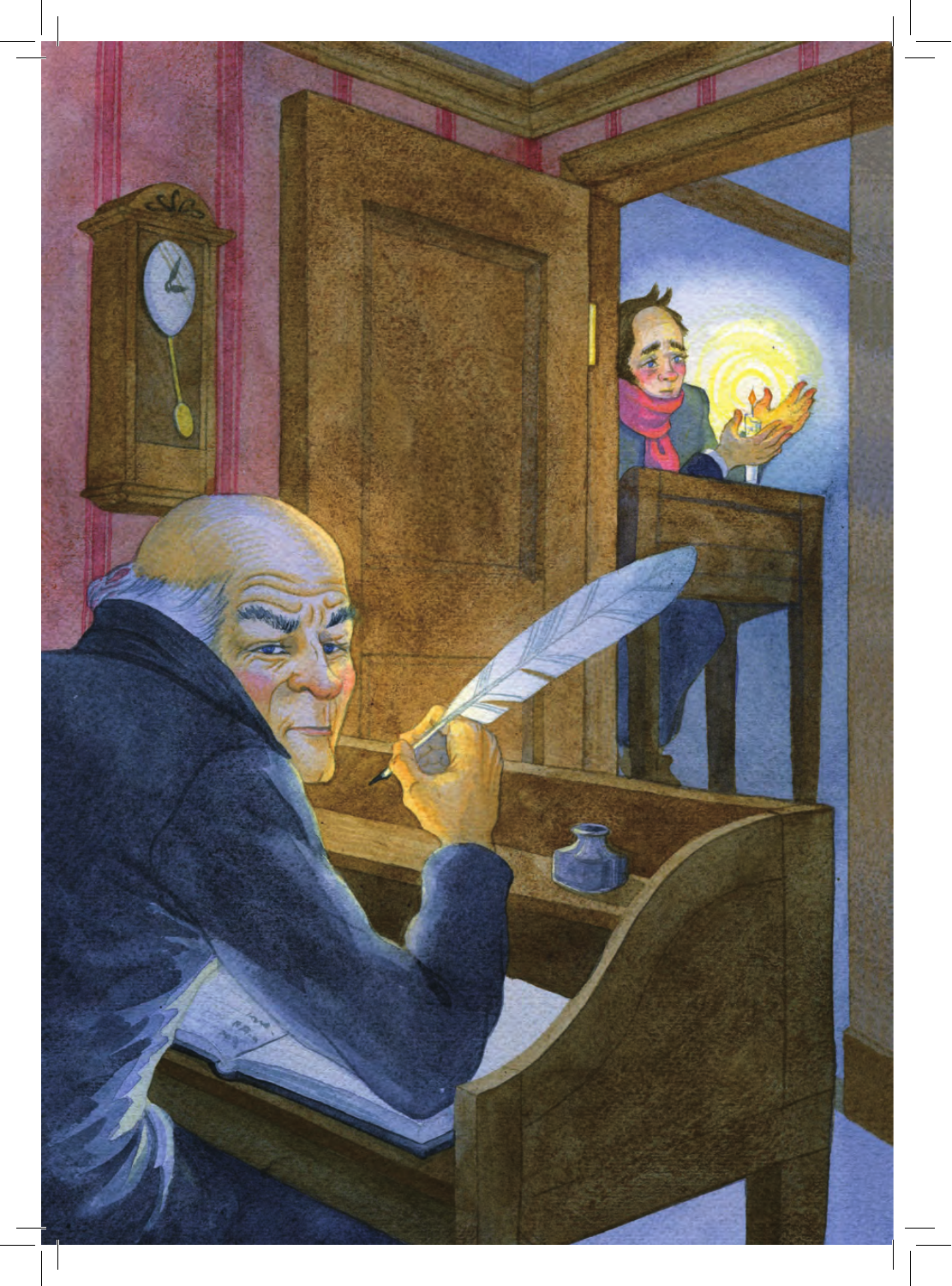# $V$ **W**  $\sim$  W<sub>N</sub>  $\cup$   $\cup$   $\cup$   $\cup$   $\cup$

#### **Chapter** 1

**generous** *adj*. giving cold, biting weather *n.* weather that is so cold, it hurts imagination *n*. the ability to think about unreal events

**Chapter** 2 **humbug** *n.* nonsense

**pudding** *n.* a sweet, soft food sacred adj. holy

**hlass** *u.* to wish good things for **bless** *v***. to wish good things for<br>someone** someone

#### $\theta$  shappens sheep in which the students sleep in  $\theta$ **Chapter** 2

**prison** *n*. a place<br>people are sent **prison** *n.* a place where bad

**can**<br>**workhouse** *n.* a place where poor **worknowse**  $\boldsymbol{n}$ , a place write  $\boldsymbol{p}$ people who had no homes went **parlar** *uu***l**, startum sitting room; and sitting room; and sitting room; and in the sitting room; and in the sitting room; and in the sitting room; and in the sitting room; and in the sitting room; and in the sitting room **afraid** *adj.* scared

**carol** *n.* a Christmas song wage *n.* pay for doing a job **dismay** *v.* to become disappointed

#### **Chapter** 3

**door knocker** *n*. the metal part of a door used to make a loud payment for goods or services they sound

pooh *int*. an interjection used to express an opinion that an idea or suggestion is silly or worthless

servant *n.* a person who does chores for another person

drag *v*. to pull something heavy along the ground

affect *v.* to change something **tightly** *adv.* firmly or closely

#### **Chapter** 4

awake v. to stop being asleep **smooth** *adj.* not rough **behaviour** *n*. the way we speak and do things helps around the house

## **kitter n.** *n.* **<b>n.** *n.**i*

 $\frac{1}{2}$  frame that people hold by a long by a long by a long by a long by a long by a long by a long by a long by a long by a long by a long by a long by a long by a long by a long by a long by a long by a long by a lon **warehouse** *n*. a place to store things

**fiddler** *n*. someone who plays a fiddle

grateful *adj*. pleased or thankful for someone's kindness

**fortune** *n.* a lot of money **miserable** adj. very unhappy

#### by a blow or cut **Chapter** 6

**mistletoe** *n.* a plant with white **befres used in Christmas**<br>decorations  $\frac{1}{2}$ berries used in Christmas

**jolly** *adj.* happy

**torch** *n*. a fire on a stick used for **colleagues** *n.* people who work light

**bare** *adj*. not covered

**icicle** *n*. a narrow piece of ice that hangs downwards

**curl** *n.* wavy or coiled hair; ringlet service *n.* religious worship, usually in a church

#### **Chapter** 7

**Chapter** 8 **invisible** *adj.* cannot be seen

**suburb** *n.* a residential area on the outer limit of town

**fetch** *v.* to get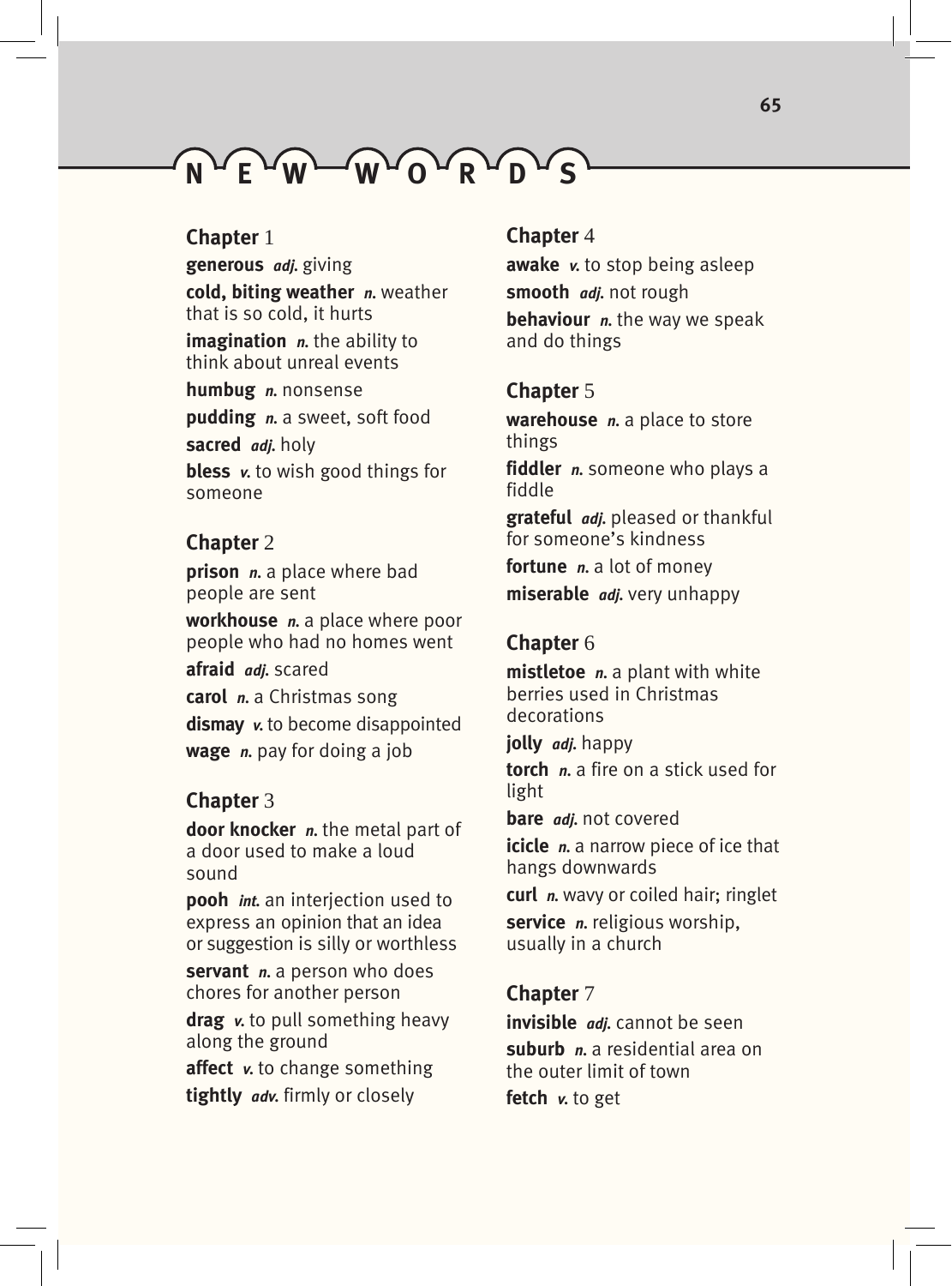

## A Christmas Carol

## **Cast**

Ebenezer Scrooge Peter Bob Cratchit Martha Old Gentleman First Spirit Scrooge's Nephew Girl Mrs. Cratchit Second Spirit

#### Scrooge is sitting in his office. Bob Cratchit enters.

| Bob:     | Please, Mr. Scrooge, may I leave half an hour<br>early tonight? |
|----------|-----------------------------------------------------------------|
| Scrooge: | Leave early! What for?                                          |
| Bob:     | It's Christmas Eve, Mr. Scrooge. I need to spend                |
|          | time with my family.                                            |
| Scrooge: | I don't pay you to spend time with your family.                 |
|          | If you go early, I will take away half a day's                  |
|          | wages.                                                          |
| Bob:     | I can't afford to lose that money, Mr. Scrooge.                 |
| Scrooge: | And I can't afford to pay you for work you don't                |
|          | do. I suppose you want a holiday tomorrow.                      |
| Bob:     | It is Christmas Day, Mr. Scrooge.                               |
| Scrooge: | Christmas! Bah! Humbug!                                         |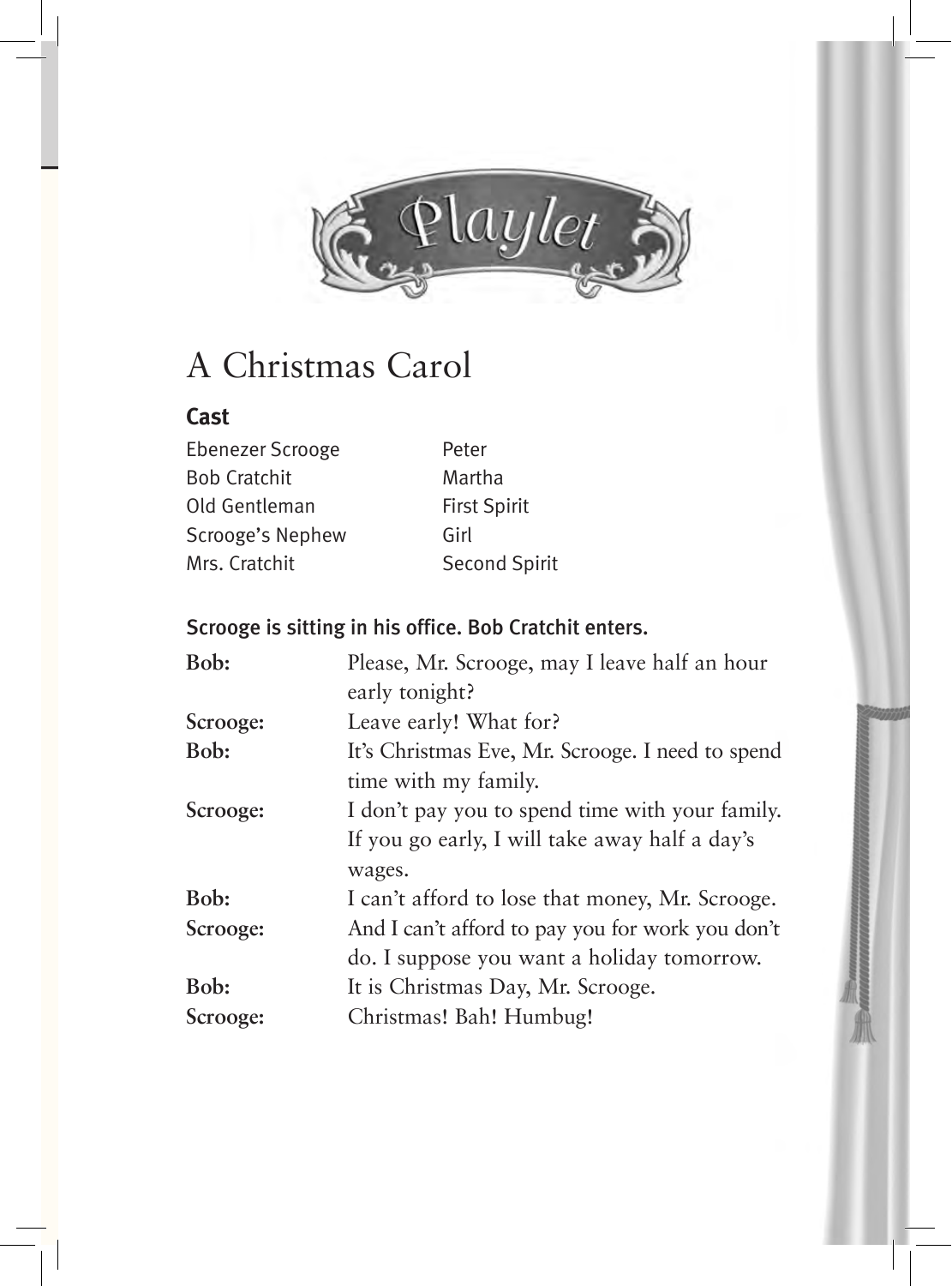## An old gentleman enters.

| Scrooge: | What do you want?                                              |
|----------|----------------------------------------------------------------|
|          | Old Gentleman: Is this the business of Scrooge & Marley?       |
| Scrooge: | It is. But Jacob Marley is dead.                               |
|          | Old Gentleman: Then you must be Mr. Scrooge.                   |
| Scrooge: | What if I am?                                                  |
|          | Old Gentleman: A merry Christmas, Mr. Scrooge.                 |
| Scrooge: | I'll ask you again. What do you want?                          |
|          | <b>Old Gentleman:</b> As you know, Mr. Scrooge, there are many |
|          | poor people. They have nowhere to live and                     |
|          | no money to buy food.                                          |
| Scrooge: | There are prisons and workhouses for the poor                  |
|          | and lazy.                                                      |
|          | Old Gentleman: That is true, but they do not all deserve to be |
|          | sent to such places. At this time of the year                  |
| Scrooge: | I'm not giving you any money. Make the poor                    |
|          | work as I do. Good afternoon to you.                           |
|          | Old Gentleman: I'm sorry you think that way.                   |
| Scrooge: | Go. I have work to do. I can't waste time                      |
|          | arguing with you.                                              |
|          | Old Gentleman: Very well. A merry Christmas to you.            |
| Scrooge: | Bah! Humbug.                                                   |

## The old man goes out. Scrooge's nephew enters.

| Scrooge: | What do you want? Money, I suppose.           |
|----------|-----------------------------------------------|
| Nephew:  | No, Uncle. I want to invite you to come to my |
|          | house tomorrow to spend Christmas day with    |
|          | my wife and me.                               |
| Scrooge: | I have work to do.                            |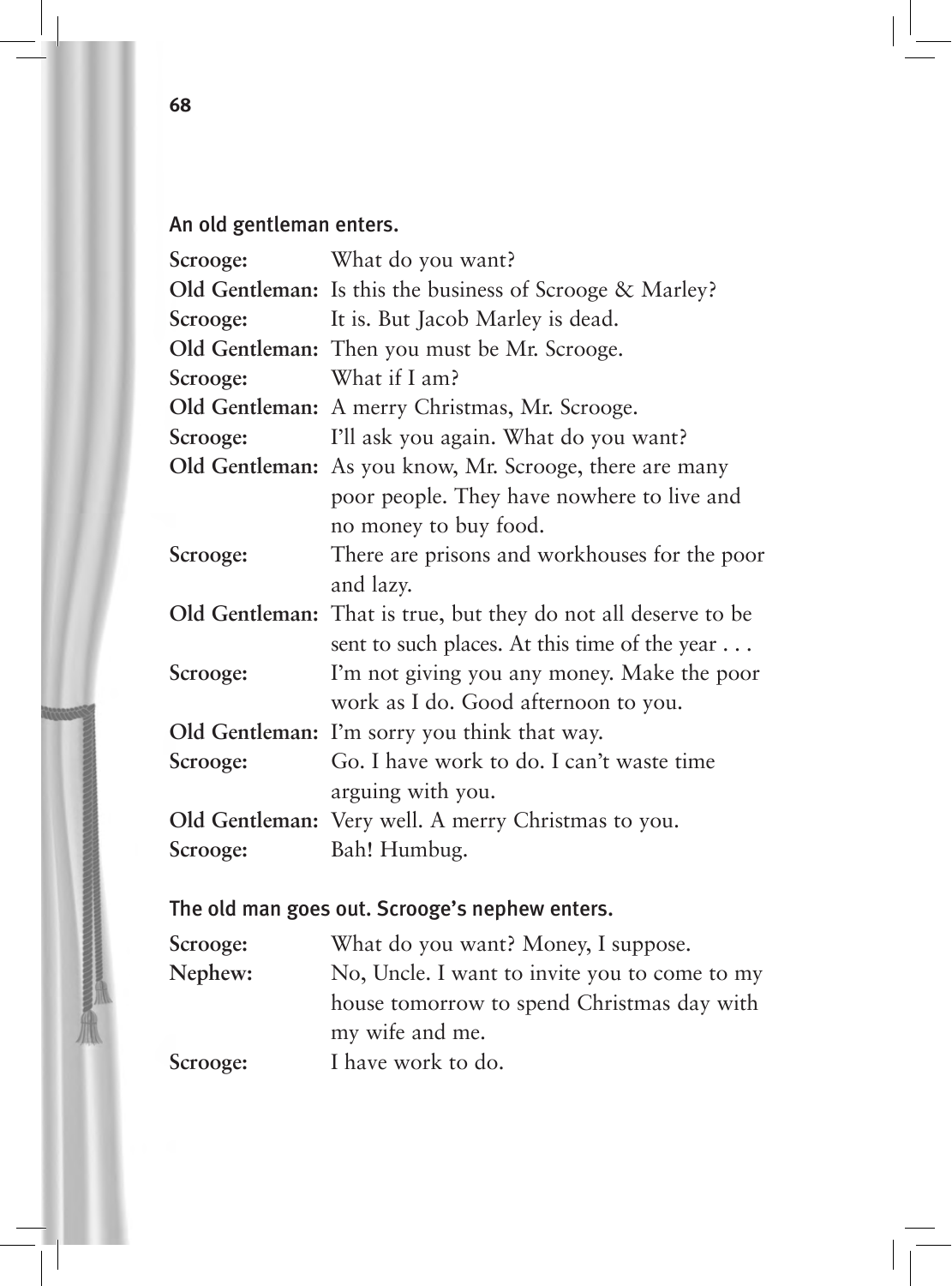I. You may have seen a movie based on Charles Dickens's *A Christmas Carol*. With a classmate, write as much as you know about each character.

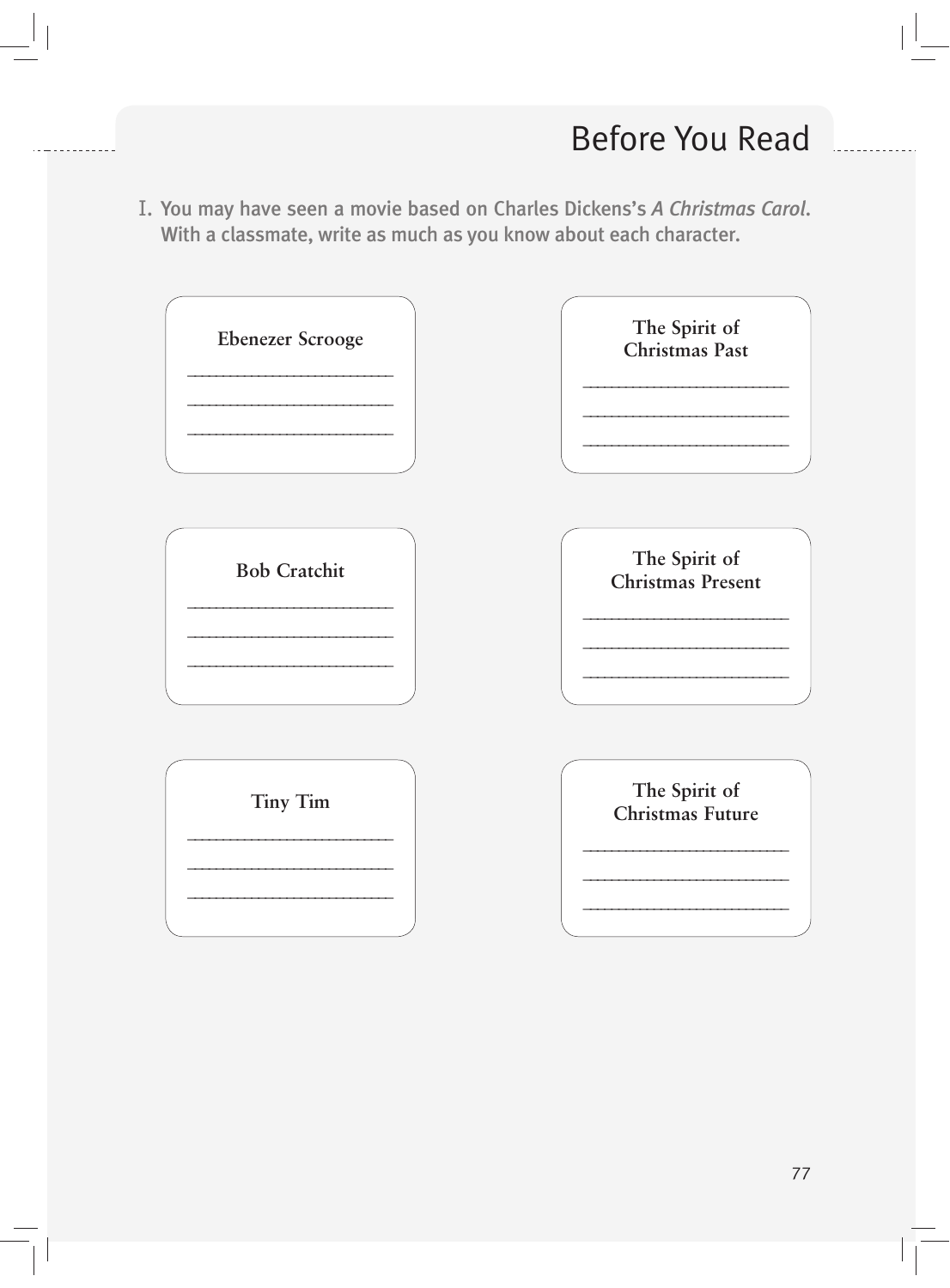II. Look at the pictures. Tell what you think is happening in each. Who are the characters? What are they doing?



III. Read the sentences. Decide if they describe past, present, or future events.

|    | 1. Scrooge and the spirit visit the Cratchits.              |  |
|----|-------------------------------------------------------------|--|
|    | 2. Mr. Cratchit toasts Mr. Scrooge.                         |  |
|    | 3. Scrooge lies in bed with no blanket.                     |  |
|    | 4. The room is decorated for Christmas and is full of food. |  |
|    | 5. Scrooge and Dick talk after a Christmas party.           |  |
|    | 6. Two women sell Scrooge's clothes.                        |  |
|    | 7. Scrooge reads a book and imagines the characters.        |  |
|    | 8. Scrooge's nephew offers to help the Cratchits.           |  |
|    | 9. Scrooge visits the graveyard.                            |  |
|    | 10. Scrooge's girlfriend leaves him.                        |  |
| 78 |                                                             |  |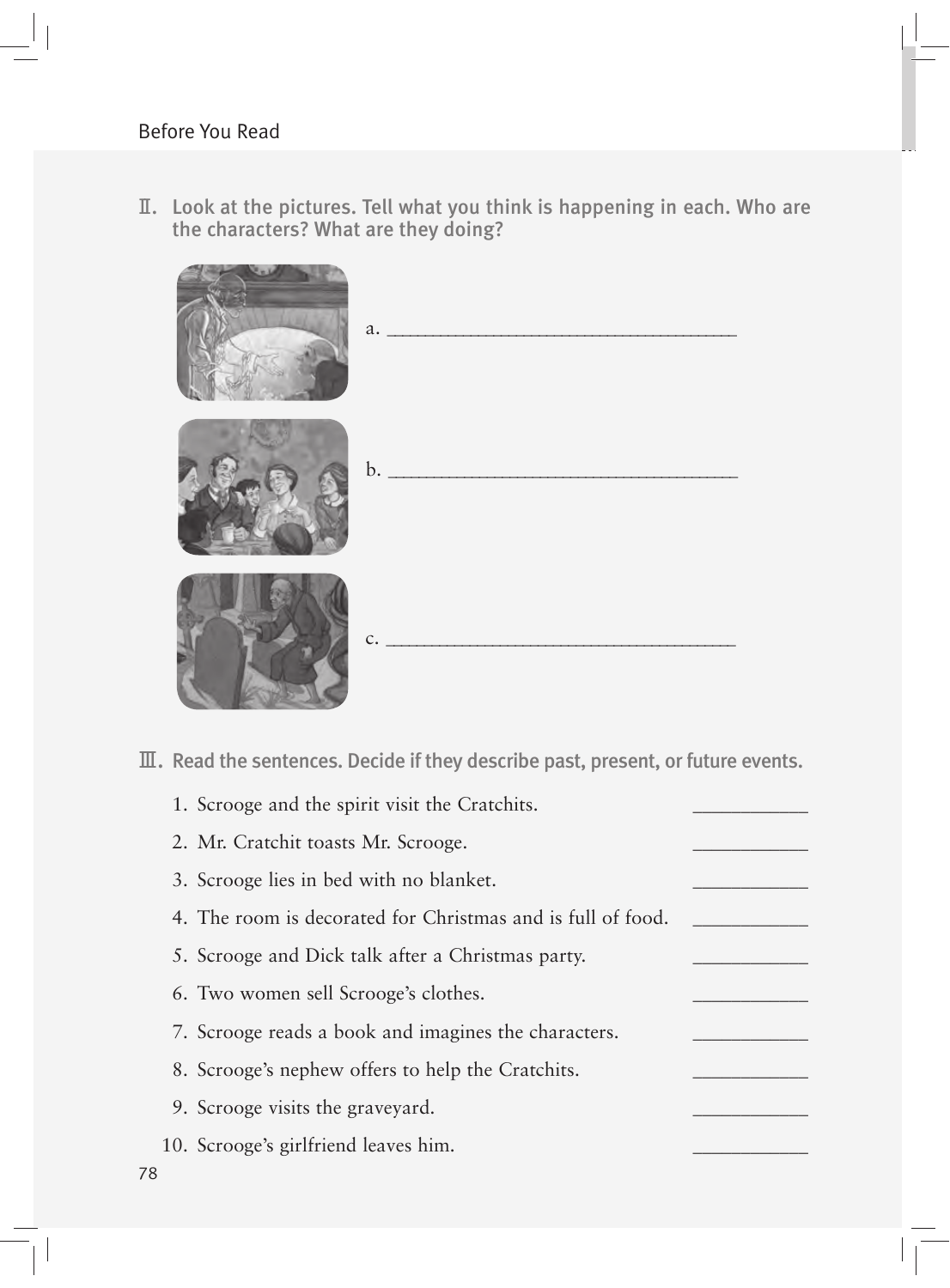# **Chapter 1 Humbug!**

- I. Put the sentences in order from 1 (first) to 5 (last).
	- Scrooge's clerk and the nephew wished each other a happy Christmas.
	- Scrooge's nephew invited Scrooge over for Christmas dinner.
	- \_\_\_\_\_ Scrooge's clerk enjoyed the nephew's take on Christmas.
	- Scrooge's clerk tried to keep warm using a candle.
	- Scrooge's nephew wished Scrooge a happy Christmas.
- II. Choose the best answer.
	- 1. Which of the following was NOT mentioned as being true about Scrooge?
		- a. His nephew was a member of parliament.
		- b. He mistreated his employees.
		- c. He loved money.
		- d. He had no friends.
	- 2. Why didn't people ask Scrooge the time?
		- a. Because he was so mean
		- b. Because he was so busy
		- c. Because he didn't have a watch
		- d. Because he didn't care about the time
	- 3. What did Scrooge and his nephew argue about?
		- a. What kind of pudding to make
		- b. The bills Scrooge had to pay
		- c. The meaning of Christmas
		- d. Whether the nephew should get married
	- 4. Why did Scrooge think that his clerk was a fool?
		- a. He complained about his wages.
		- b. He was happy even though he was poor.
		- c. He tried to get warm using a candle.
		- d. He enjoyed his nephew's speech.